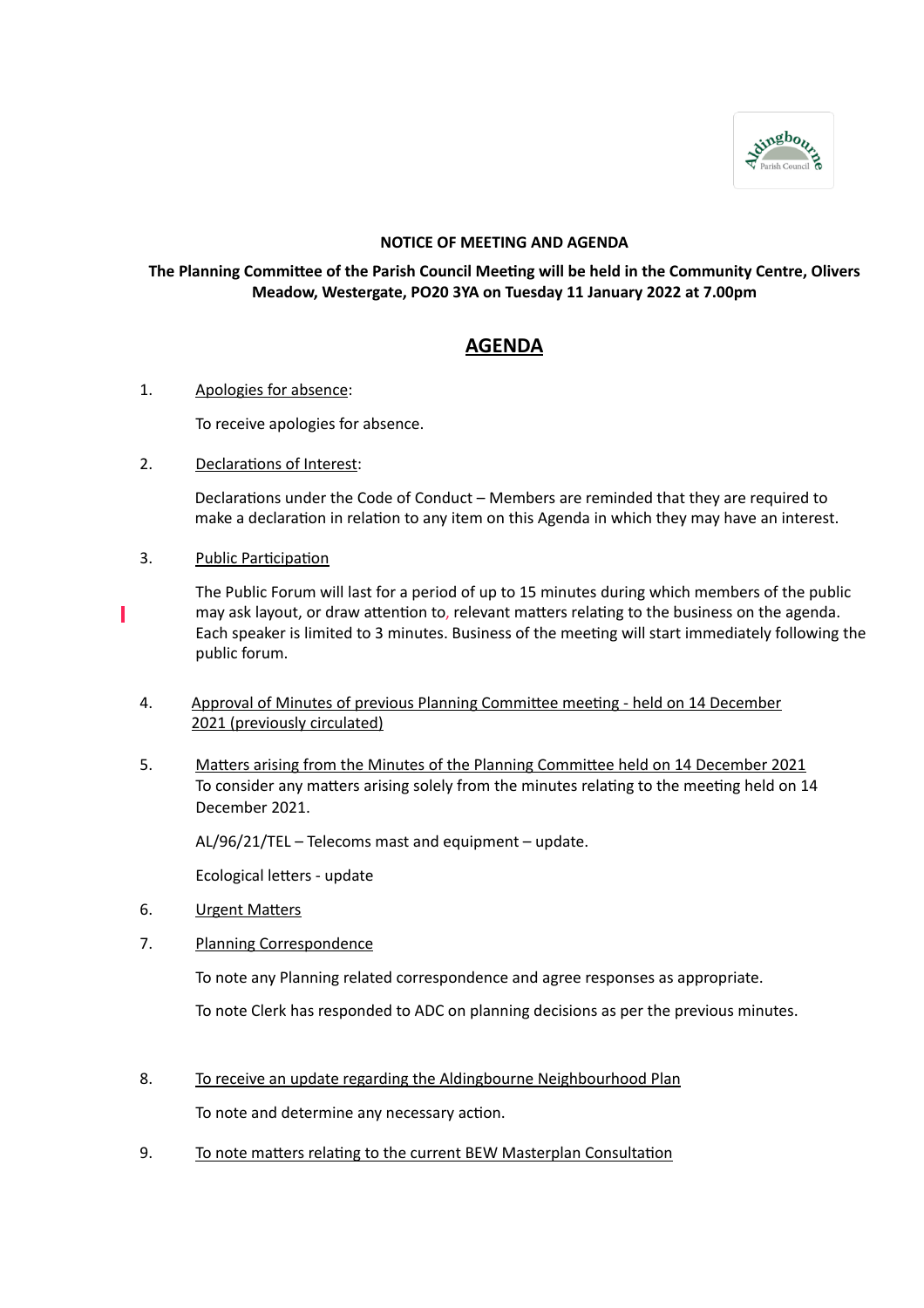To note next meeting is 27.01.22. Minutes of previous meeting 14.10.21 received and circulated 04.01.22.

#### 10. To discuss any recent Planning Applications, as noted below:

**Application Number:** AL/133/21/HH **Address:** Mellotron, 8 Dukes Road, Fontwell BN18 0SP **Application Details:** Erection of single storey rear extension.

To view details click on link **[https://www1.arun.gov.uk/planrec/index.cfm?tpkey=eOcella&user\\_key\\_1=AL/133/21/](https://www1.arun.gov.uk/planrec/index.cfm?tpkey=eOcella&user_key_1=AL/133/21/HH&keyscheme=planning) [HH&keyscheme=planning](https://www1.arun.gov.uk/planrec/index.cfm?tpkey=eOcella&user_key_1=AL/133/21/HH&keyscheme=planning)** 

#### **Application Number:** BE/ 176/21/PL

**Address:** The Cottage, Shripney Road, Bognor Regis **Application Details:** Demolition of existing dwelling and ancillary buildings and erection of 66 bedroom care home with associated access, oarking and landscaping. This site is CIL Zone 3 (zero rated) as other development & is a departure from the Development Plan

#### To view details click on link

[https://www1.arun.gov.uk/planrec/index.cfm?tpkey=eOcella&user\\_key\\_1=BE/176/21/](https://www1.arun.gov.uk/planrec/index.cfm?tpkey=eOcella&user_key_1=BE/176/21/PL&keyscheme=planning) [PL&keyscheme=planning](https://www1.arun.gov.uk/planrec/index.cfm?tpkey=eOcella&user_key_1=BE/176/21/PL&keyscheme=planning)

# **Application Number:** AL/138/21/HH

Address: Hales Barn Farm, Arundel Road, Norton PO18 0JX

**Application Details:** Erection of detached garage and conversion of existing outbuilding to selfcontained annexe.

To view details click on link [https://www1.arun.gov.uk/planrec/index.cfm?tpkey=eOcella&user\\_key\\_1=AL/138/21/](https://www1.arun.gov.uk/planrec/index.cfm?tpkey=eOcella&user_key_1=AL/138/21/HH&keyscheme=planning) [HH&keyscheme=planning](https://www1.arun.gov.uk/planrec/index.cfm?tpkey=eOcella&user_key_1=AL/138/21/HH&keyscheme=planning) 

### 11. To note any recent planning decisions

**Application Number**: AL/89/21/PL **Address**: Mildmay, Hook Lane, Aldingbourne PO20 3TE **Application Details**: Demolition of existing property and erection of new 4 bed dwelling house with ancillary parking. **Decision**: **REFUSED Decision Date**: **09/12/21**

**Application Number:** AL/122/21/T **Address:** Land east of Arun Veterinary Group, Nyton Road **Application Details:** Fell 1 no Holm Oak Tree **Decision: APPLICATION WITHDRAWN Decision Date: 10/12/2021**

**Application Number:** AL/70/20/PL – APPEAL APP/C3810/W/21 3275037